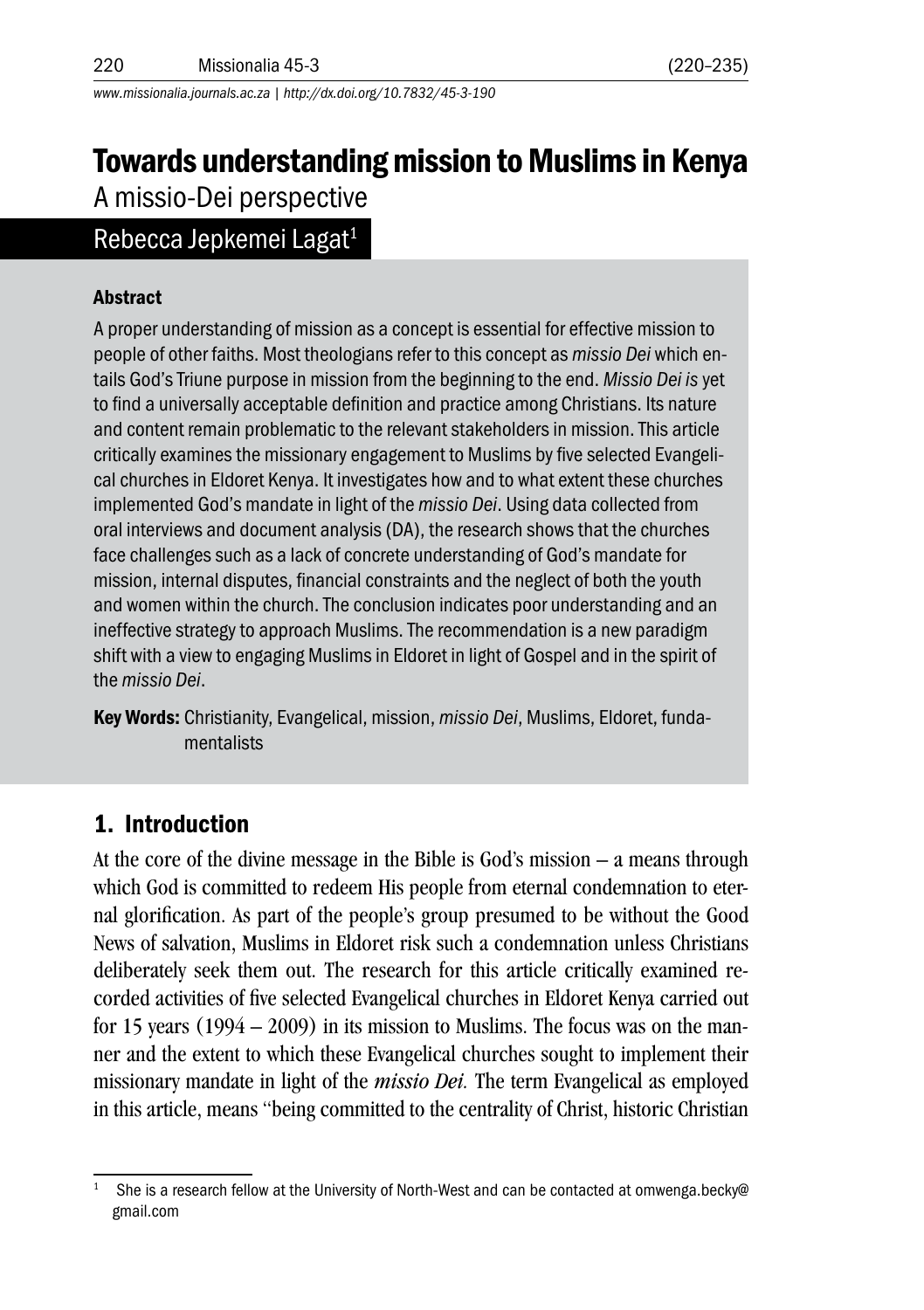orthodoxy, and the urgency to proclaim the Gospel in word and deed, calling the world to repentance and faith" (Tennent 2010:225 and Bebbington 2009 ).

The centrality of Christ is material in this case because His teachings and ministry provides the critical link for the *missio Dei* in the Old and New Testaments. David Bosch's definition of *missio Dei* provides a working definition that guides the discussion in this article. Bosch defines *missio Dei* as "primarily and ultimately, the work of the Triune God, Creator, Redeemer, and Sanctifier, for the sake of the world, a ministry in which the church (Israel) is privileged to participate' (Bosch 2009:392). Apparently, for various reasons, Evangelical churches in Eldoret have lost this focus on mission to people of other faiths. Most Christian churches have the desire to accept new converts into their congregations (McGavran 1980:38–43). The churches selected for this research are no exception. They show enthusiasm for mission but their implementation is found to be slow, tedious and misdirected. Evangelical churches are founded on beliefs and practices that are at variance with those of the Muslims. For example, whereas the former churches believe in the teachings and the authority of Jesus Christ as the Son of God and the Saviour of the world (Sesi *et al*. 2009:239–242), the latter faith groups reject such teachings and view Him as a mere prophet (Qur'an 5:75; 19:30–35). These differences form part of the external factors that impede attempts by Evangelicals to advance the mission to Muslims. This article focuses on the role of the Church as God's instrument in advancing mission to people of other faiths, particularly to the Muslims at Eldoret. Whilst there is known to be inter-faith engagement in the north-eastern and coastal parts of Kenya, limited information is on record as far as Christian commitment to Muslims in Eldoret is concerned.

### 2. Defining missio Dei

Bosch's balanced definition of *missio Dei* stated above comes in handy in providing a focus for this research. Bosch (2009:390–393) views mission primarily as an attribute of God, as opposed to primarily an activity of the church. God is a missionary God; therefore, mission is a movement from God to the world whereby the Son and the Spirit through the Father jointly take the initiative in mission in their Triune nature. As an instrument, the church is included in this mission, which implies that the members' participation in the movement of God presents God's love towards the lost people.

This definition of *missio Dei* resonates in Wright (2006:22–23), who recaps that if mission should be biblically informed and validated, then its meaning should include the church's committed participation as God's people, at God's invitation and command, in God's own mission within the history of God's world for the redemption of God's creation. Wright also distinguishes God's role from that of the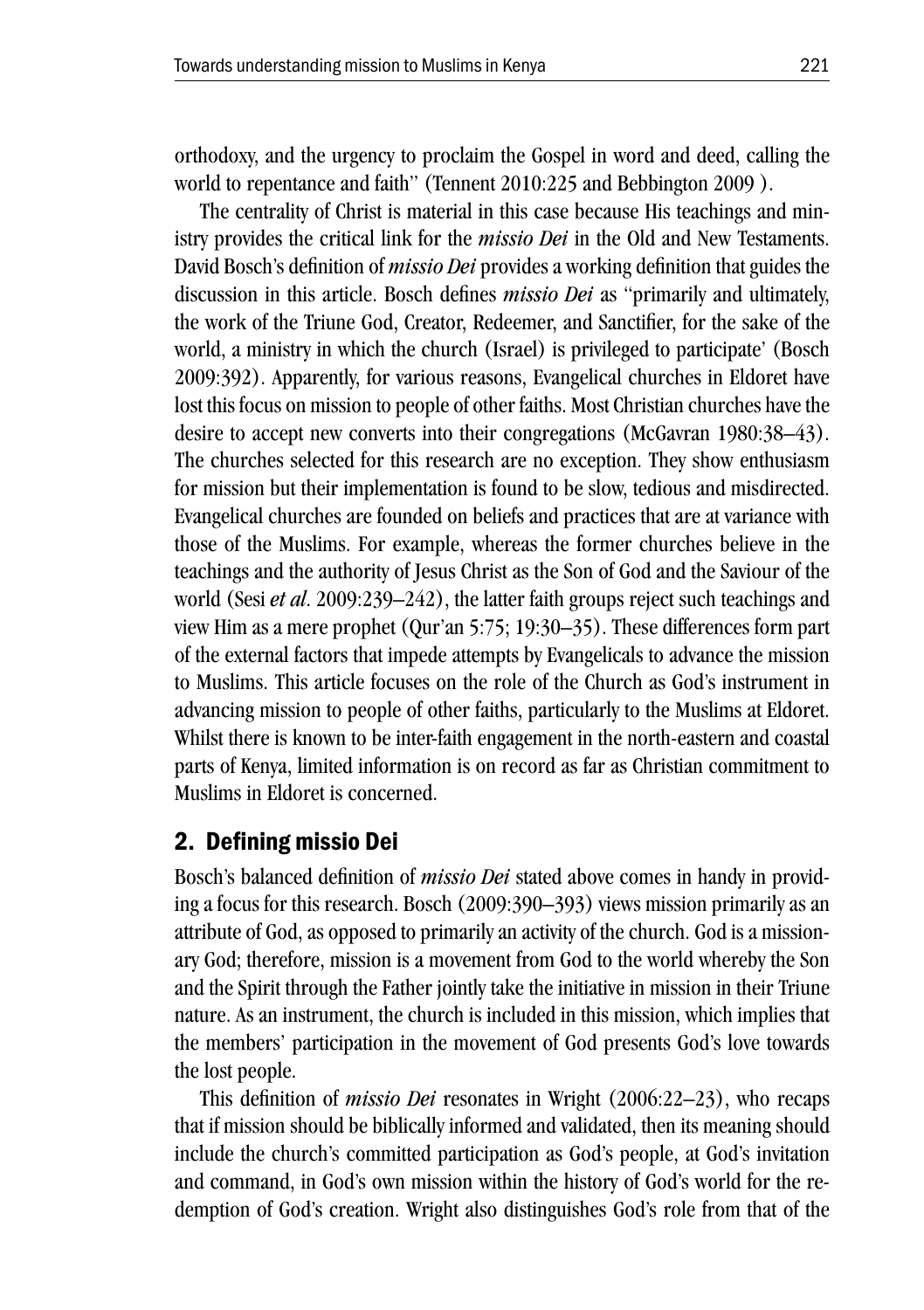church. God is viewed as the Owner of mission, whereas the church participates on the invitation and command of God. Moreover, the fact that Wright (2006:23) mentions the purpose of God's mission as the redemption of God's creation corresponds with Bosch's (2009:390) statement that the church is an instrument of God's love in the world.

From the statements and claims above, *missio Dei* can be defined as God's purposes in and out of His creation (Engelsiveken, 2003) meaning that at the creation everything made was perfect (Gen. 1:31) but sin destroyed His perfect purpose soon after. Nonetheless, in (Gen. 3:15), God's work of recreation is to be fulfilled when the New Jerusalem descends on earth (Rev. 21:2). Thus God is the One that defines His purpose of creation and recreation. God is the Initiator, Sustainer but importantly, He is the Implementer of His mission. However, since the church is the representative of God in mission (Roxborough, 2014:122), this raises the question as to the relationship between God's *missio Dei,* God's church (encompassing God's faithful people) and the world (encompassing people of other faiths) in the context of Eldoret. In other words, how do the Evangelical Christians in Eldoret view and consider Muslims? Is their missionary engagement to Muslims contextualised in light of the *missio Dei*?

#### 3. Contextualizing missio Dei

The concept of *missio Dei* (God's mission) underpins the teachings of the Bible as far as the church's mission to people of other faiths is concerned. Historically, mission signifies the deliberate attempt of individuals, groups and churches to evangelise non-Christian societies. Missionary groups operate by acting in a Christ-like way towards people of other faiths while living beyond their boundaries, whether religious, cultural, social or other. Warneck (1987:1) defines mission as evangelism to build the church in a non-Christian world. McGavran (1983:26) views mission as carrying the Gospel across cultures, especially to people of other faiths who owe no allegiance to Jesus Christ. In other words, engaging people of other faiths or undertaking church mission is understood in terms of the *missio Dei.* Appreciating the role of the *missio Dei* in this way means to acknowledge the purpose for which the earth and all therein is given by God. Wright (2006:399) points out the premise that Yahweh, the God of Israel, owns the whole universe. The psalmist confesses, "The earth is the Lord's and everything in it, the world and all who live in it" (Ps. 24:1).

God is the Initiator of mission to people of other faiths. This would mean that He is presumably the author of all religions of the world, Islam and Muslims included? (Stetzer, 2011) .While this is debatable, the Christian Scripture depicts God as the Founder of the nation of Israel (Gen. 12:1–3), as well as of the New Testa-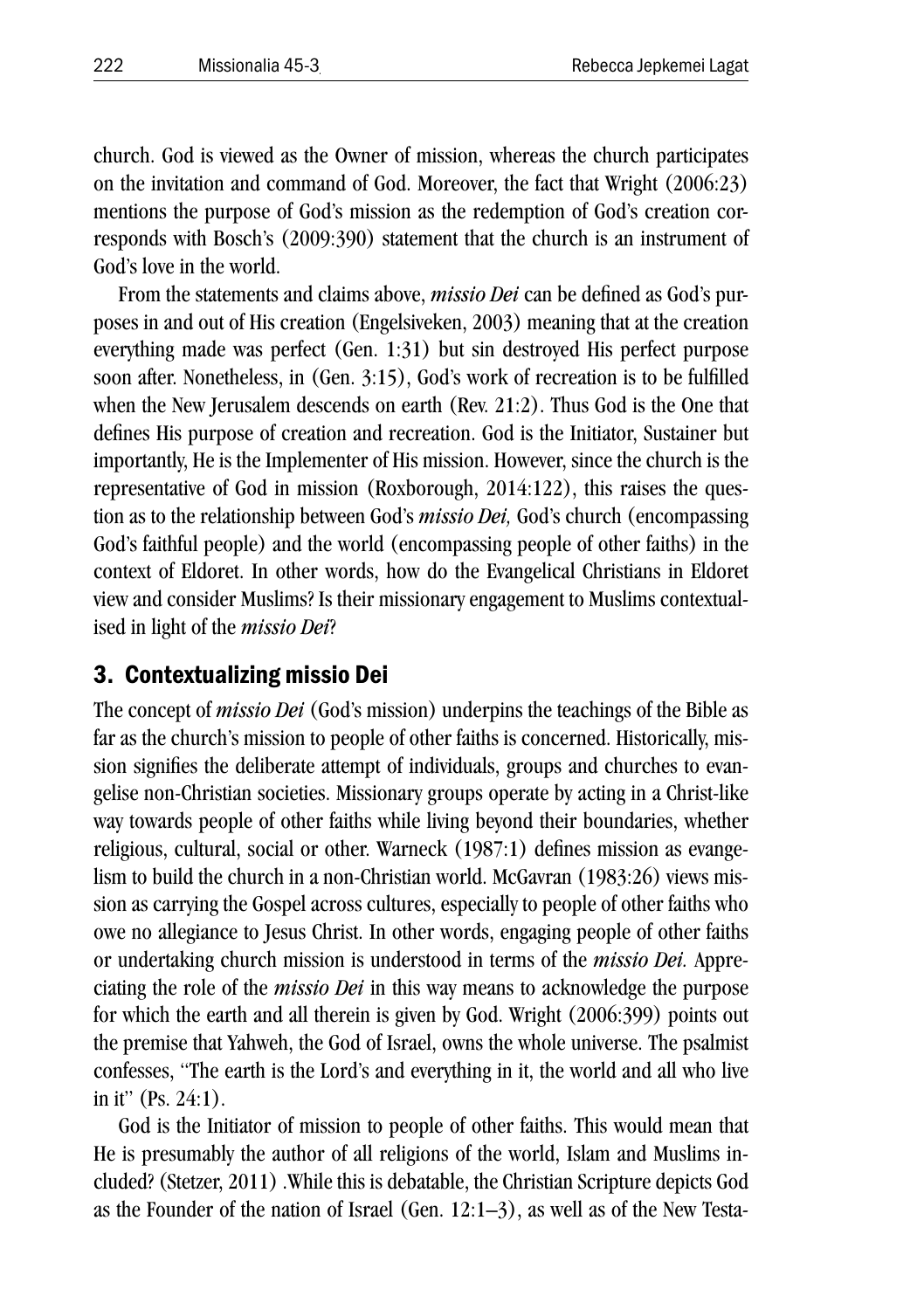ment church. He is also confessed as the Sustainer throughout the human history (Richebacher, 2003). It thus stands to reason that since God is behind "all", then His *missio Dei* includes all that God created. "All" signifies the whole of creation, time and humanity from the creation onwards (Turaki, 2015). In Matthew 24:14, Jesus prophesises that the word of God shall be preached to the world as whole, as prelude to the expected second coming of Christ. This is a universal claim that defines the story of the world as a whole as a public truth (Wright, 2006:54–55). To embrace this truth is to follow a meta-narrative, a grand narrative that describes a creational beginning of all things, an interpretation of the meaning of the cosmic history in between, and an end with a regenerated creation story. Within this hermeneutically unified design the context of *missio Dei* is set.

## 4. Research objectives

This research was guided by the following objectives:

- 1. Examine critically the mission to Muslims by five selected Evangelical churches in Eldoret Kenya.
- 2. Investigate how and to what extent these churches have sought to implement their mandate in light of the *missio Dei*

### 4.1 Methodology

The qualitative research method was used, seeing that it intends to construct meanings without influencing or manipulating the subject or site of inquiry. While the research drew substantially from the primary data generated by in-depth interviews with church leaders and departmental leaders, it also made use of secondary sources of information. However, there could be no document analysis to describe and interpret the church's written records because no such records were found. In its place, transcribed speeches were included (Marshal & Rossman 1999, Bogdan and Biklen 1992). Observation comprised the gathering impressions of the surrounding world through all relevant human faculties without necessarily influencing or coercing the subjects under observation (Adler & Adler 1998:80). The participants were asked questions relating to their church's missionary engagement to people of other faiths, and especially Muslims in Eldoret. The responses will be expounded below.

### 4.2 Population and sampling techniques

A non-probability, purposeful form of sampling (Dahlgren *et al*. 2004:14–16) was used to select the population, five churches that engage in missionary activities to Muslims in Eldoret Kenya. The selected churches were the Reformed Church of East Africa (RCEA), the African Inland Fellowship Church (AIFC), the Faith Baptist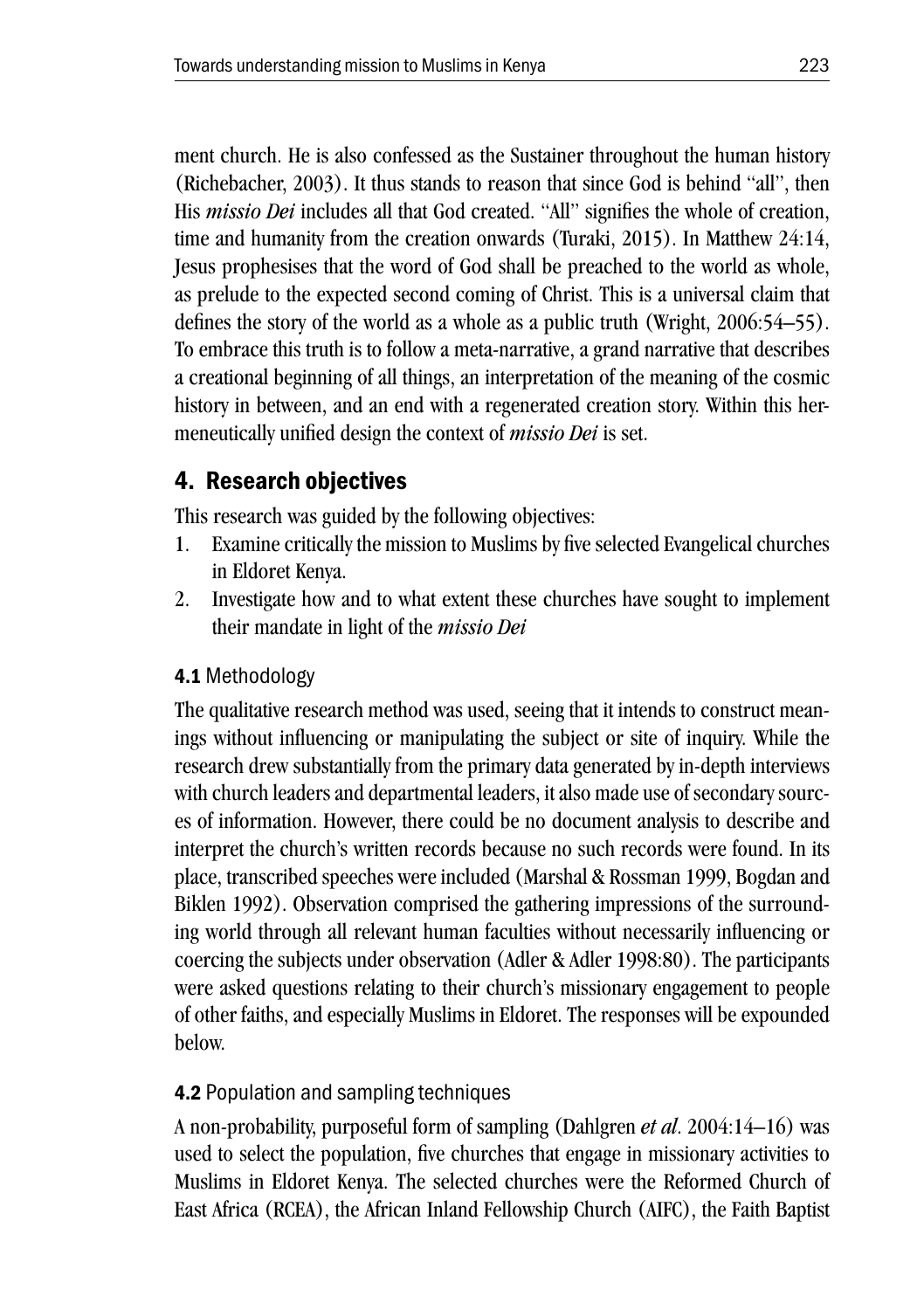| <b>Denomination</b> | <b>Frequency</b> | Percentage | <b>Member groups</b> | <b>Focus groups</b> |
|---------------------|------------------|------------|----------------------|---------------------|
| <b>AIFC</b>         | 45               | 18.5%      | 3                    | 7                   |
| <b>FBC</b>          | 37               | 15.5%      | 3                    | 9                   |
| <b>ACK</b>          | 65               | 27.3%      | 3                    | 8                   |
| <b>PCEA</b>         | 35               | 14.7%      | 3                    | 5                   |
| <b>RCEA</b>         | 56               | 23.5%      | 3                    | 6                   |
| <b>Total</b>        | 238              | 100.0%     | 15                   | 34                  |

Table 1: Distribution of respondents by denomination

Church (FBC), the Presbyterian Church of East Africa (PCEA), and the Anglican Church of Kenya (ACK). These five churches were chosen for two reasons; firstly, they form part of the mainline churches, or churches founded by the missionaries in the early 20th century (Falk 1979:261–270). Secondly, they share common attributes such as their manner of worship and their commitment to advance *missio Dei* to people of other faiths, including Muslims.

The target population was selected randomly from an approximate equal crosssection of the church hierarchy who are adherents of Evangelical theology. A total of 238 participants were divided into three member groups (men, women and youths) in each church and a total of 34 focus groups were used (see Table 1 below) The criterion for selection was applied at random with a view to obtaining an almost equal cross-section of adult men and women, and teenage males and females in each church. This was done to form a balanced view of the work of Evangelical theology, inter-cultural mission and the spreading of the Gospel in general.

The variation in the sample size from each church was due to differences in the church population.

#### 4.3 Data-collection procedure

The oral interviews that were conducted were voice-recorded. The principle of bracketing was applied to ensure that pre-understanding the information did not influence the data. Bracketing implies that the researcher holds back ideas, presumptions, and personal understanding when listening to, interacting with, and reflecting on the stories of informants (Moustakas 1994, cited in Creswell 2007:11–13). This is done to avoid influencing the description of the phenomenon under research. To enhance reliability, field notes were recorded in a diary. The voice-recordings were monitored and notes were taken whenever technical problems arose. Data was transcribed and analysed using both qualitative and quantitative methods.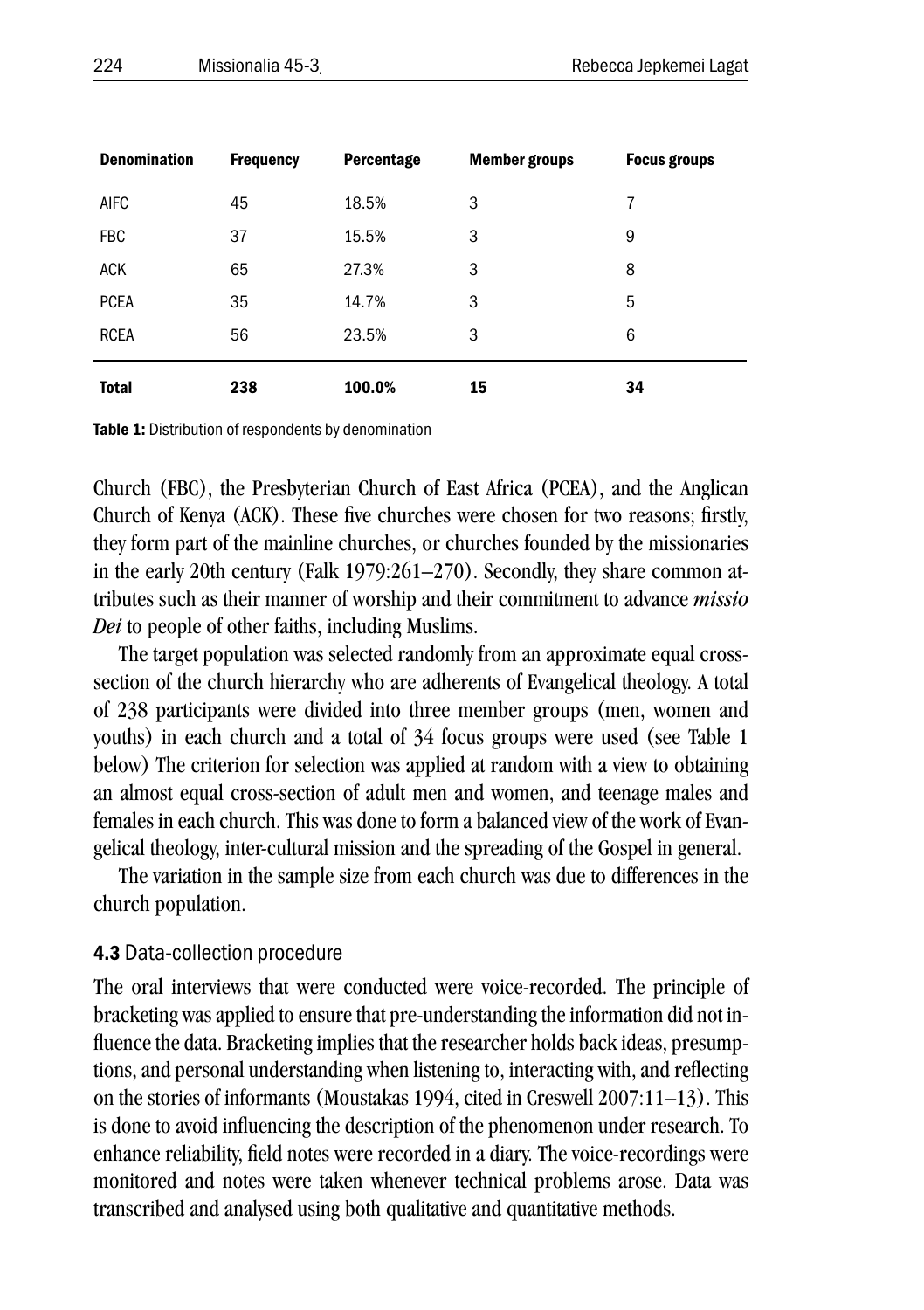#### 4.4 Study Setting

Eldoret is a rapidly growing city in western Kenya with an estimated population of 289,380, making it Kenya's fifth largest city. Located within Eldoret are Moi University School of Medicine (Kenya's second largest medical school), Moi Teaching and Referral Hospital (MTRH), and the Academic Model Providing Access to Healthcare (AMPATH) Program, a large HIV care and treatment program. Eldoret is the administrative center of Uasin Gishu County, where 51.8% of the population lives under Kenya's poverty line, exceeding the national average of 47.2% (Sober et al, 2013). Kiswahili is commonly spoken in town but in rural areas, Kalenjin is widely spoken. Christianity and Islam have both existed in the metropolis of Eldoret, but recently, there has been increased Islamic activities including construction of mosques, health centers and *madras* schools along the highways.

### 5. Findings and discussions

The findings represented in Table 2 below are discussed in terms of the demographic information provided in Table 1 above. Where necessary, variations will be indicated as percentages of the distributions that were already given. Table 2 provides the findings of converts from Muslims in the respective churches during the period of research  $(1994 - 2009)$ .

### 5.1 Understanding of the mission field

The majority of the 238 participants (90%) were of the opinion that the mission field entailed 'faraway places' where missionaries were sent to go and deliver the good news to people who had never heard about the Gospel. Of the 10% of the participants with a different view, 3% maintained the mission field was everywhere in the world, while the remaining 7% added that it include surrounding areas of one's livelihood. On the definition of the mission of the church and its involvement to the people of other faiths, over 70% of the respondents quoted Matthew 28:18-20 (the Great Commission) as basis. In contrast, 30% felt that the mission of the church excluded the Muslim community because they already had their own religion.

Regarding the understanding of the *missio Dei*, only a negligible 1% of the participants had an idea of its meaning. The rest of the participants admitted to hearing the term for the first time. One participant from the RCEA mentioned that the church bus had the words *missio Dei* encrypted on it, but wondered why he, as many others, did not make an effort to find out about the meaning. Other participants stated that the term *missio Dei* was commonly used by their theological pastors but with little explanation in their reading. The participants were also asked about the role the Godhead played in the mission of the church. As many as 72.6% of the participants pointed to Jesus the Son of God as the One in charge of mission.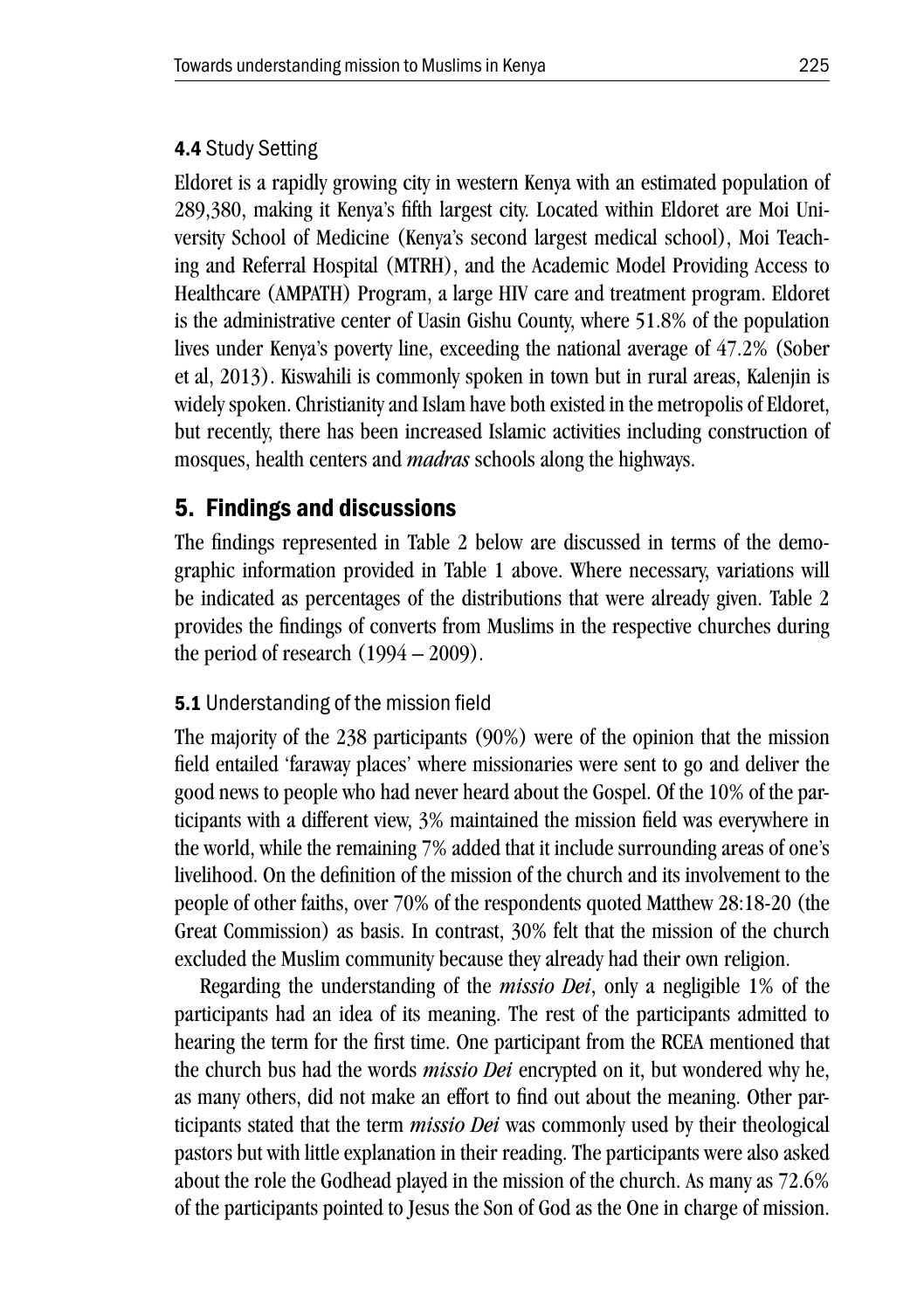| <b>Denomination</b> | Year established | <b>Total membership</b> | <b>Muslim converts since 1995</b> |
|---------------------|------------------|-------------------------|-----------------------------------|
| <b>AIFC</b>         | 1940             | 120 000                 |                                   |
| <b>FBC</b>          | 1970s            | 50 000                  | $\overline{2}$                    |
| <b>ACK</b>          | 1959             | 90 000                  | 0                                 |
| <b>PCEA</b>         | 1947             | 100 000                 | 1                                 |
| <b>RCEA</b>         | 1944             | 110000                  | 3                                 |

Table 2: Findings of Muslim converts in the respective churches from 1994 - 2009

However, 10% of the participants indicated that mission was the work of the Holy Spirit, pointing to the fact that mission to Muslims was a difficult task. Another 10% said it was the work of God the Father and only 7.4% viewed it as the work of the Triune God.

#### 5.2 Reasons for engaging Muslims

Out of the total of 238 participants, 57.6% agreed unanimously that engaging Muslims in Eldoret and Kenya in general was not only noble but also desirable and an on-going action. In contrast, 42.4% indicated that this engagement, though desirable, was slow and disjointed and hence negligible. The pro-engagement group presented four reasons to back their allegations. The reasons are explicated below.

Firstly, they cited the numerous evangelistic campaigns ('crusades') to and from Eldoret town as well as many other towns in Kenya as an indication of mission brought to Muslims. However, this is not the same view as another group of participants who stated categorically that such crusades did not target Muslims in particular, but people of other faiths in general, including back-sliding Christians.

Secondly, the engaging of Muslims was linked to the prayer activities which Evangelical Christians held daily and weekly in towns. For them this was a sign that Christians were lifted up by the Spirit to break down the barriers between Christians and Muslims and hence provide many workers and volunteers for the mission to Muslims. However, another participant from the youth-member group of the RCEA challenged this notion. According to this respondent, there was no evidence of Muslims attending the midweek prayer meetings in homes. Thus, the claim by Evangelical Christians of meeting and engaging in midweek prayers was thought to be superficial, also given the fact that no significant conversions had been recorded from home engagements, as AIFC members pointed out.

Thirdly, there was an effort from individuals who were interested in engaging Muslims in Eldoret. AIFC leaders reported having between two and five trained missionaries ministering in mission to the Muslims each year. In contrast, some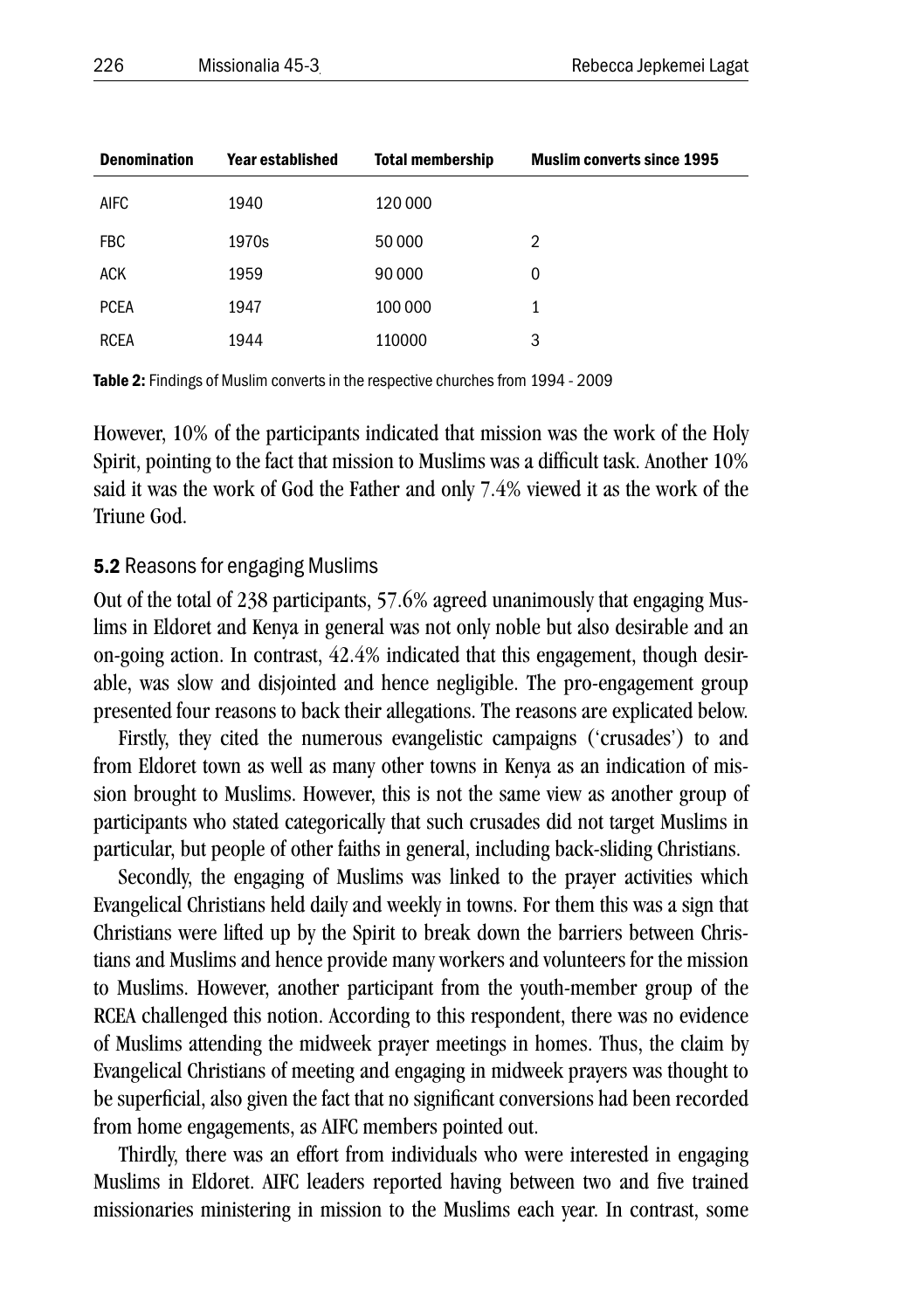participants who were members in the same church disclaimed the involvement of such trained missionaries who, according to them, target Muslims in other areas but not in Eldoret. Moreover, individual engagement was seen as a weakness for the church. The departments were not sensitised to work in unison with other churches in engaging Muslims in town. According to them such a problem came as a result of disputes among churches due to issues such as tribalism and nepotism.

Fourthly, the engagement of Muslims was presupposed because of what the participants termed as the Christian mandate given by Christ in Matthew 28:18-20. However, little evidence to validate these works was seen generally, which is a cause for concern. Participants seemed to agree on the need for the churches to come together soon to deliberate on these issues.

#### 5.3 *Factors contributing to poor engagement of Muslims*

Out of the 57.6% participants who agreed that there was engagement and good reason to engage the Muslims, 66% were young people who were not involved in church leadership. Of the 33% women who agreed that there was good reason to engage Muslims, only 20% were involved in church leadership and the majority of 80% were not. Contrary to these, 42.4% of the participants doubted whether there was any form of engagements with Muslims. The doubtful participants included 75% men and 25% women.

The findings above validated the following factors for the poor engagement with Muslims in Eldoret. Firstly, it was evident from the gathered data that men comprised a large percentage of the leadership (80%) in these churches. The statistics above indicated further that the majority of participants who discouraged the engagements with Muslims were men. Thus the church leaders evidently did not show concern for missionary engagement with Muslims. As a result, they were of the honest opinion that there was no meaningful engagement with Muslims in their missionary endeavour.

Secondly, males who formed the majority of the leadership were reported to pay little attention to inter-cultural relationships. One respondent from the FBC indicated that Christian males were not naturally demonstrating patience, nor paying attention to cultural details when interacting with Muslims. This was seen to be a disadvantage to engagement with Muslim believers who were reported to be strict adherents to their religion and culture. Another respondent recounted his own ordeal with a Muslim neighbour who disregarded his wife's greetings during a door-to-door visit to conduct evangelism in their area of residence. Without understanding the culture defining the relationship of women and men in public, the Christians left the exposed Muslim's house with no apology for making them feel disrespected. There also is the view that males are not patient to learn and adjust to other people's culture during mission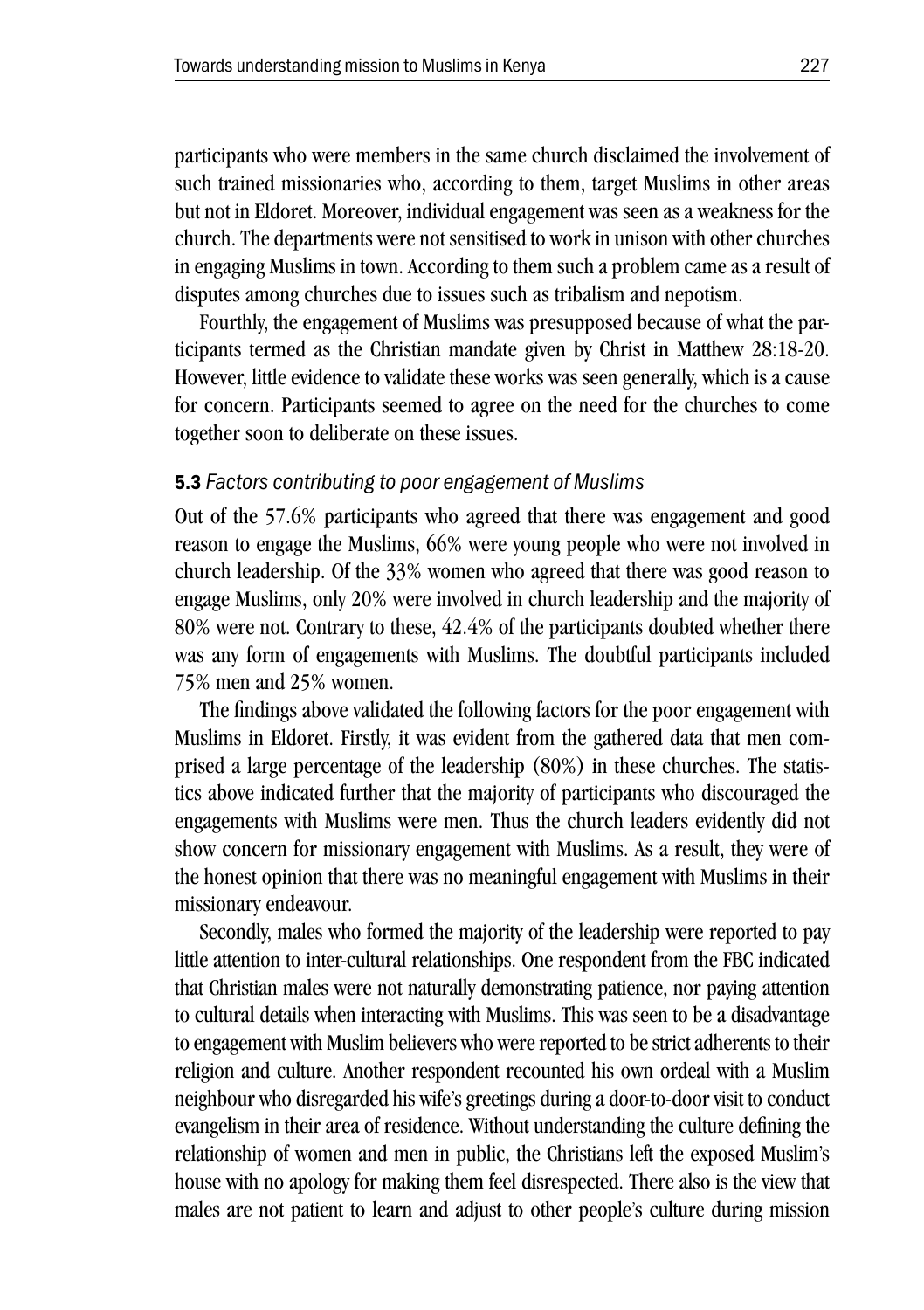work. Such action creates a bad attitude towards undertaking mission to Muslims and hence results in negative feelings and even enmity.

Thirdly, out of the 238 respondents, only 50 (21%) reported having any form of training on engaging Muslims. From the 50 who received some form of training, 28 were women, 12 were youth and 10 were adult men. The reason for such low numbers among men in churches were seen to include: lack of personal interest for organised training and evangelism workshops, absence from seminars aimed at sensitizing Christians on Christian-Muslim relations, more involvement in other areas of church leadership, engagement in other core occupations and the situation that many churches had a smaller number of male members compared to youth and females. Generally, the low training numbers accounted for the poor engagement between Christians and Muslims in Eldoret.

Fourthly, related to the low training and lack of sensitisation was the churches' failure to come up with effective programs to reach out to Muslims. Of the five churches, only two, the FBC and AIFC, indicated that it had programs for its membership to engage Muslims. These included programs such as inter-religious debates (*mihadharas*) and prayer groups. The debates were seen to be ineffective because they were controversial and often confrontational. Moreover, such programs excluded female participants. However, women reported many engagements through prayer cells and one-on-one conversations with Muslims.

Internal disputes were mentioned as another factor contributing to poor engagement. Youth participants complained of the in-fighting of adults and leaders. These altercations cause division among members and lead to a lack of interest in evangelism. The participants also decried the inter-denominational differences as a cause for division among the Evangelical churches. Such divisions reportedly lead to a string of individual churches shying away from uniting with others for the common purpose of bringing mission to Muslims.

Misappropriation of funds meant for evangelism was another claim made by participants as a factor hampering engagement with Muslims. Participants expressed the need to fund the full-time evangelists who dedicate their time and lives for the service. According to another participant remuneration was required to sustain these evangelists and their families. However, funds were no longer available, as one participant pointed out, and added that the collections that were made were allegedly misappropriated by church leaders. Some purportedly used such funds for functions which they deemed more important. Funding for literature and other related costs such as transport, housing, seminars, campaigns and crusades were therefore reported to be jeopardised.

Some participants felt that the mission mandate was not given a priority because evidently, the churches considered other issues as more urgent to address. Among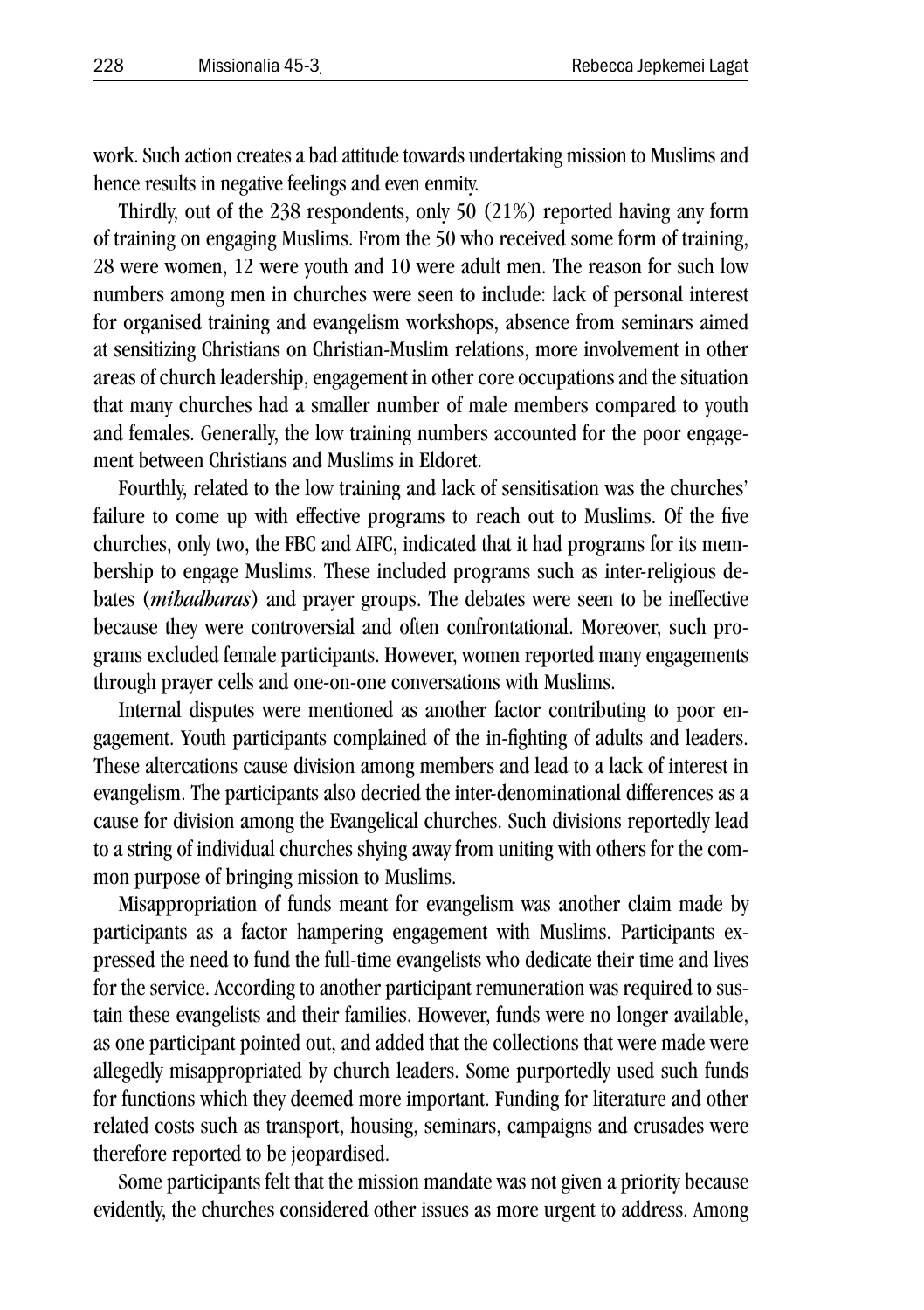the youth groups, the participants mentioned issues such as HIV/AIDS to be of priority in their discussions, rather than Islamic issues. Reportedly, the attitude of these RCEA leaders was one of the factors leading to their synod's failure to address issues of mission among the Muslims.

## 6. Other related factors regarding mission to Muslims in Eldoret, Kenya

### 6.1 Ideological differences

Islam as a religion is both missionary and political in nature. Ousman (2004:66) alludes to the fact that Islamic movements have a dual focus of political and social gains as well as proselytism or *Da'waa* mission, depending on whether there is a Muslim majority in that country. The political gains were violent and had a tendency to terrorise those considered as "infidels" (Ousman 2004). This was seen as a major challenge to any religion or society coming in contact with these movements. As a result, their resurgence in Africa and Sub-Saharan Africa does not only challenge the masses but also Christianity as a whole. As a competitor, Islam challenges Christianity in areas of *Da'wa* (Mwakimako, 2007:291), and poses a danger in proselytizing Christians. *Da'wa* is the equivalence of Christian mission in Islam where Muslims engage in mission to win over non-Muslims to their faith. On its side, Christianity struggles with issues such as folk religion, corruption and hypocrisy.

Ideological differences between Islam and Christianity may hamper the mission to Muslims. The belief in the singleness of God (*Tahwid*) challenges the teaching of the Trinity and undoubtedly confuses both Christians who wish to evangelise Muslims, as well as those Muslims who wish to join Christianity. To be ignorant of these differences worsens the engagement. Unless there is a deliberate move to redefine these terms, the work of engaging Muslims will be difficult not only in Eldoret, but globally.

### 6.2 Fear

Fear is a factor experienced in two ways. When militant Islam propagates terror and wages war against the "infidels" who defy the *Shariah* law (Otenyo, 2004; Pizza, 2009; Rosenau, 2005), a global fear psychosis can develop. Fear, therefore, cannot be overlooked at any time. On the other end of the scale, Muslims who are converted to Christianity fear for their lives, on one hand the fear of rejection due to the lack of acceptance from the Christian fraternity, and on the other hand the real threat to their lives by fellow Muslims who view them as betrayers of the Islamic religion. The participants in Eldoret stated it categorically that fear made evangelizing to Muslims difficult because of the threatening persecution and the alienation of converted Muslims.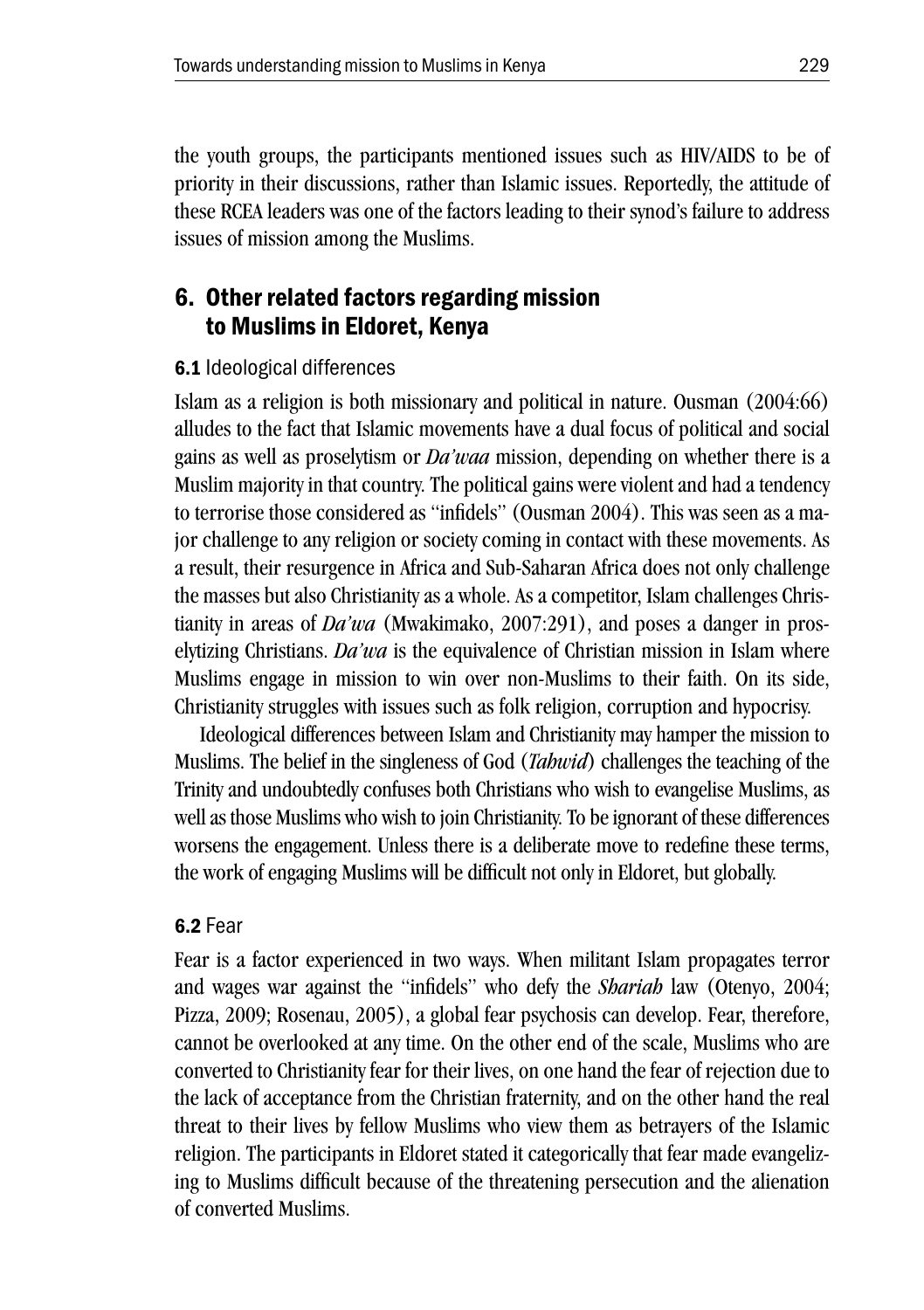### 6.3 Cultural differences

Culture is a central component of any religion and faith. Muslims were said to be united by their beliefs because they were defined by their cultural orientation. In Christianity, it is easier to differentiate between beliefs (faith) and culture (way of life). In Islam, however, there is a tendency to equate culture with religion and vice versa (Mwangi, 2014). Many Christians in Eldoret seemingly do not understand the way Muslims live. This ignorance can be regarded as the probable reason for their laxity in undertaking mission to Muslims. Also in this case, there are certain myths surround historical injustices between Christians and Muslims, which will be explained subsequently.

In Kenya, Islam is still being associated with and blamed for the practice of slavery. As a consequence, Muslims in Kenya are constantly put on the defensive (Kurtz, 2005). Moreover, Muslim-Christian/Christian-Muslim relations did not improve, seeing that Christians' attitudes towards Islam and Muslims had not changed to date. Accusations initially made by missionaries in their quest to dissuade indigenous communities from adhering to Islam are reiterated by individuals in positions of leadership (Fonge, 2015:6–7). Exaggerated talk both in public and on religious grounds bred contempt and enmity between the two religious groups in Kenya. All the participants agreed that there seems to be animosity between the two religious groupings, which made it difficult to reach one another.

### 6.4 Political and economic factors

Religious actions typically thrive in a peaceful and politically stable environment. Militant Islam seems to defy this order. The fundamentalist notions of Islam (according to Ousman 2004:65), are the pillars on which their political activism is based. According to this view, Islam's ultimate aspiration is the Islamization of society and state. Especially the fundamentalists will over-exert themselves to realise this goal. Christianity is presumed emphasise peace, justice and unity within society, whereas fundamental Islam operates within confusion and terror, irrespective of the definition of the term *Islam,* which means submission to Allah and at times defined as a way of peace (Lausanne, 2002; Odhiambo *et al,* 2012). Of relevance is the association of both parties with the West and East respectively. This leads to an engagement of a seemingly never-ending war. The result of such a war is a cumulative negative engagement and intolerance between the faith groups.

## 7. Missiological implications and recommendations

From the findings discussed above, several implications and recommendations can be drawn about the level of understanding and engagement demonstrated by Evangelical Christians in Eldoret Kenya. Primarily, Christians have a misconception and misunder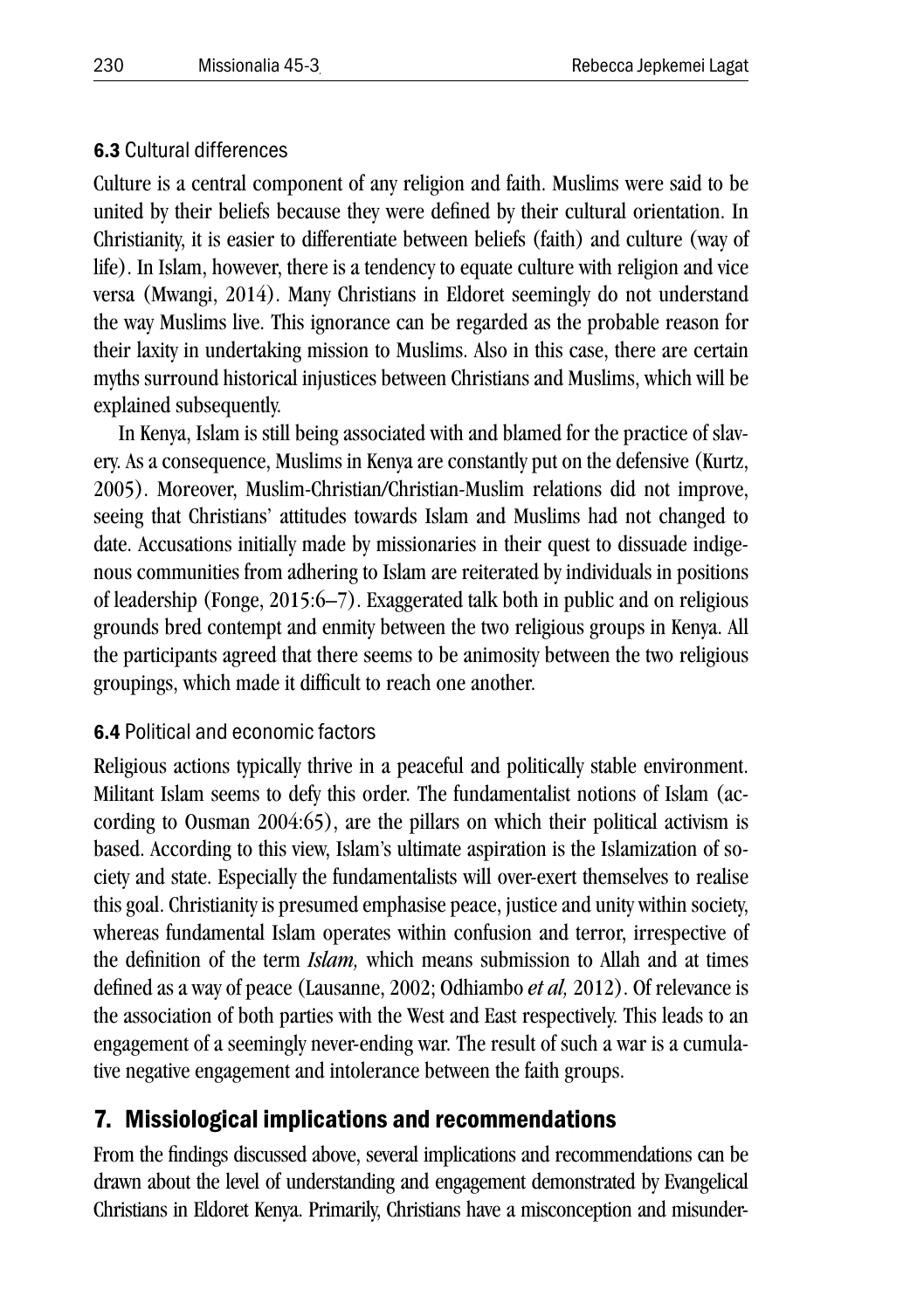stand their role and duty as followers of Christ in missionary engagement with people of other faiths or belief systems. Even though the churches in Eldoret deliver a form of Christian evangelism to their neighbours, including the Muslims, the engagement fails to honour their God-given command as defined in the *missio Dei.* Ambiguously absent is the passion for the many unsaved people languishing and perishing in spiritual poverty.

Apparently, select Evangelical churches in Eldoret are not following God's mission or even engaging in the *missio Dei*. Either, these churches are not sensitizing both the youth and women, and as a result, there is a general lack of understanding regarding the work of the *missio Dei*. This can be substantiated by the lack of commitment in engaging Muslims both at personal and public levels. Additionally, this lack of understanding and commitment accounts for several actions of poor engagement through mission work. This includes the lack of proper planned strategies and efforts to engage Muslims. Thus, there are no properly set out plans of evangelism to engage Muslims deliberately. The evangelization actions do not target Muslims directly. Proper actions and action plans in spreading the Gospel to Muslims should be mapped out in Eldoret, Kenya.

The objectives above can be achieved when the following 'missional road map' is followed to concretise the *missio Dei:*

The various churches in Eldoret should consider and engage in meaningful dialogue with their Muslim neighbours. This calls for wisdom in organizing and executing the dialogue. The role-players involved should be well selected and chosen after careful prayer. Proceeding of such dialogues should be well documented and presented to the stakeholders, who should include: leaders from both sides, that is, Christian pastors, church elders and departmental heads on one hand, and the Imams, sheikhs and Muslim teachers on the other. All reports and recommendations put forward during and after the dialogue should be written down. Religious experts in the field of missiology should then follow up on questions and difficult subjects arising from these written 'agendas'.

Both churches and mosques should provide platforms for teaching and understanding of faith before attacking the other group's stance of faith. Love for God and humankind should define the relationship between Christians and Muslims and above all between neighbours in Eldoret. God's love as defined in (I Tim. 2:4; 2 Pet. 3:9), calls for a strategy that invites all people to be saved and also to find the fullness of God's truth. Sermons and evangelization messages should stress: God's desire goes beyond the current issues that Christians in Kenya and especially in Eldoret may be facing. It should be pointed out: God's will is that all people, including Muslims, to come to the full knowledge of Him. Overall, there is no single approach to the current response to Islam; the correct response depends on many factors. However, all responses should be effected out of love as an attribute of true believers.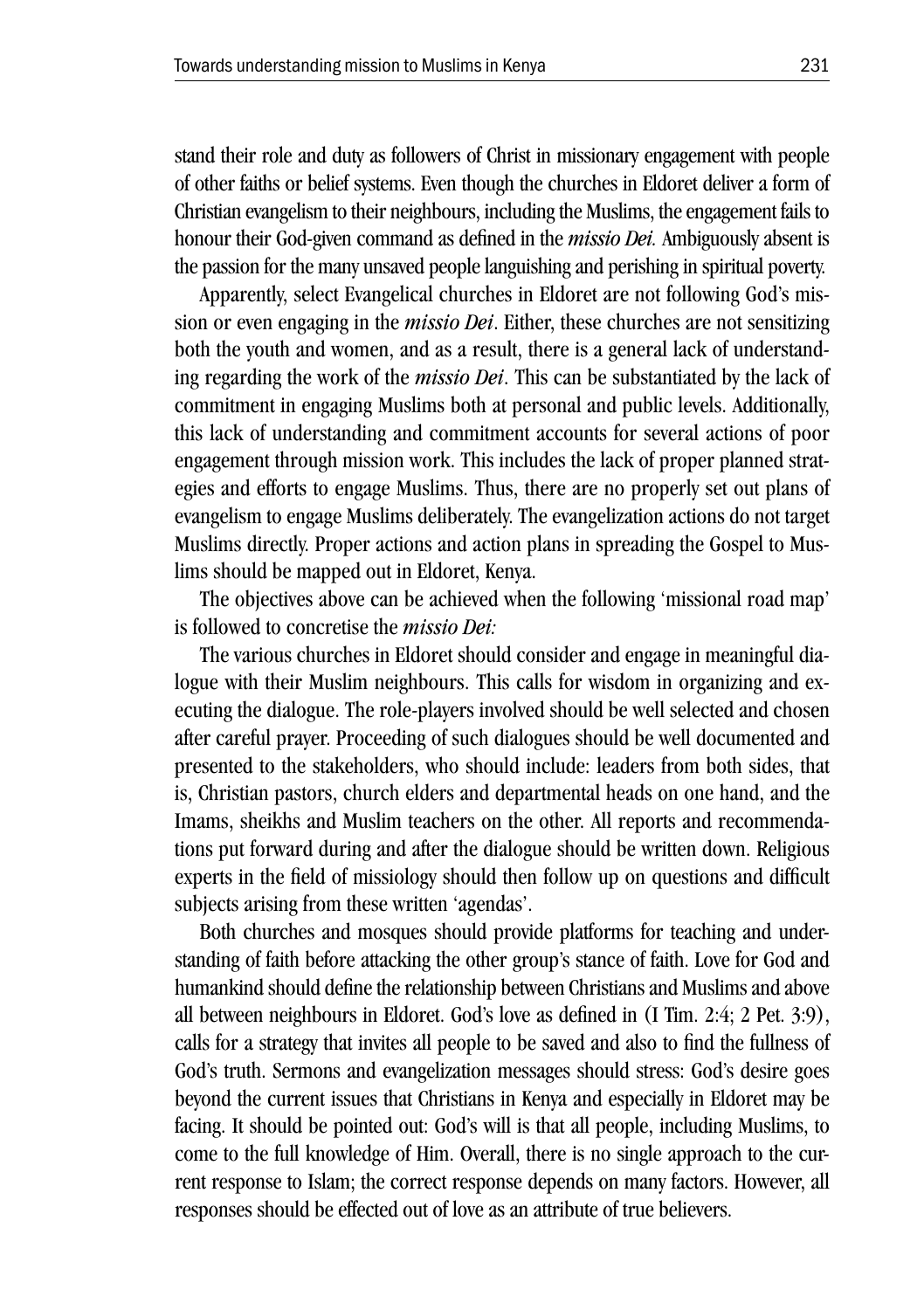The current tension existing between the Christians and Muslims should be countered by defining the underlying problems responsible for these tensions. These include but are not limited to: the general belief and the notion that "all Muslims are terrorists", that all non-governmental organizations funded and run by Muslims harbour terrorists and that every activity organised by Muslims is suspect and should be treated so at all times. Ideological differences between the two religious groups, which has created a rift and led to mounted tension in the past, should be addressed urgently. Such tensions do not only impede cross-cultural and faith dialogues but also causes animosity amongst neighbours. Moreover, ideological divergences from Christian perspectives are grossly misunderstood whenever Christian-Muslim dialogues take place.

Christian's lack of understanding of Islam doctrine makes it extremely difficult to engage Muslims without evoking emotional clashes and confrontations. Such fears could be allayed if religious harmony and dialogue were encouraged. Christians and Muslim leaders in Kenya should be seen at the forefront diffusing tensions and fears whenever ideological differences arise. If Christians in Kenya were keen, they would realise that Islam does not necessarily employ force to spread their religion. Their simplicity of the Islamic faith and the straightforwardness of its doctrines, including its acceptance of African cultures and especially polygamy, are tolerated by many young people. This is one of the areas that church leaders need to review and appreciate.

There is a need to address the issues affecting young people dropping out of school and those who are unemployed. Strategies should include rolling out programs to teach and coach young people on launching small enterprises and business. This also means that the churches should be ready and willing to raise funds for such programs. Additionally, the leaders should provide the opportunity to the Christian members, mostly women and youths, who are willing to engage Muslims. The reason is that the leadership, consisting mostly of males, evidently is not willing to engage the Muslims themselves. Therefore, efforts to witness to the Muslims are halted at leadership level within the Evangelical Christian churches of Eldoret Kenya.

Christians in Eldoret must organise training to target the children, youth and women. Missionary experts and teachers can be sourced from across the world to disciple and mentor these special groups that they could evangelise to the Muslims. Holistic education encompasses all members of the body of Christ towards the work of salvation. Households can be organised as well to reach out to their Muslims neighbours. The Bible provides enough guidance on how to take the Gospel to the whole world. Education provides a key to spreading the good news successfully. If embraced, Christian education can win many Muslims to Christ. This is because the Kenyan education system and curriculum allow for Christian religious education.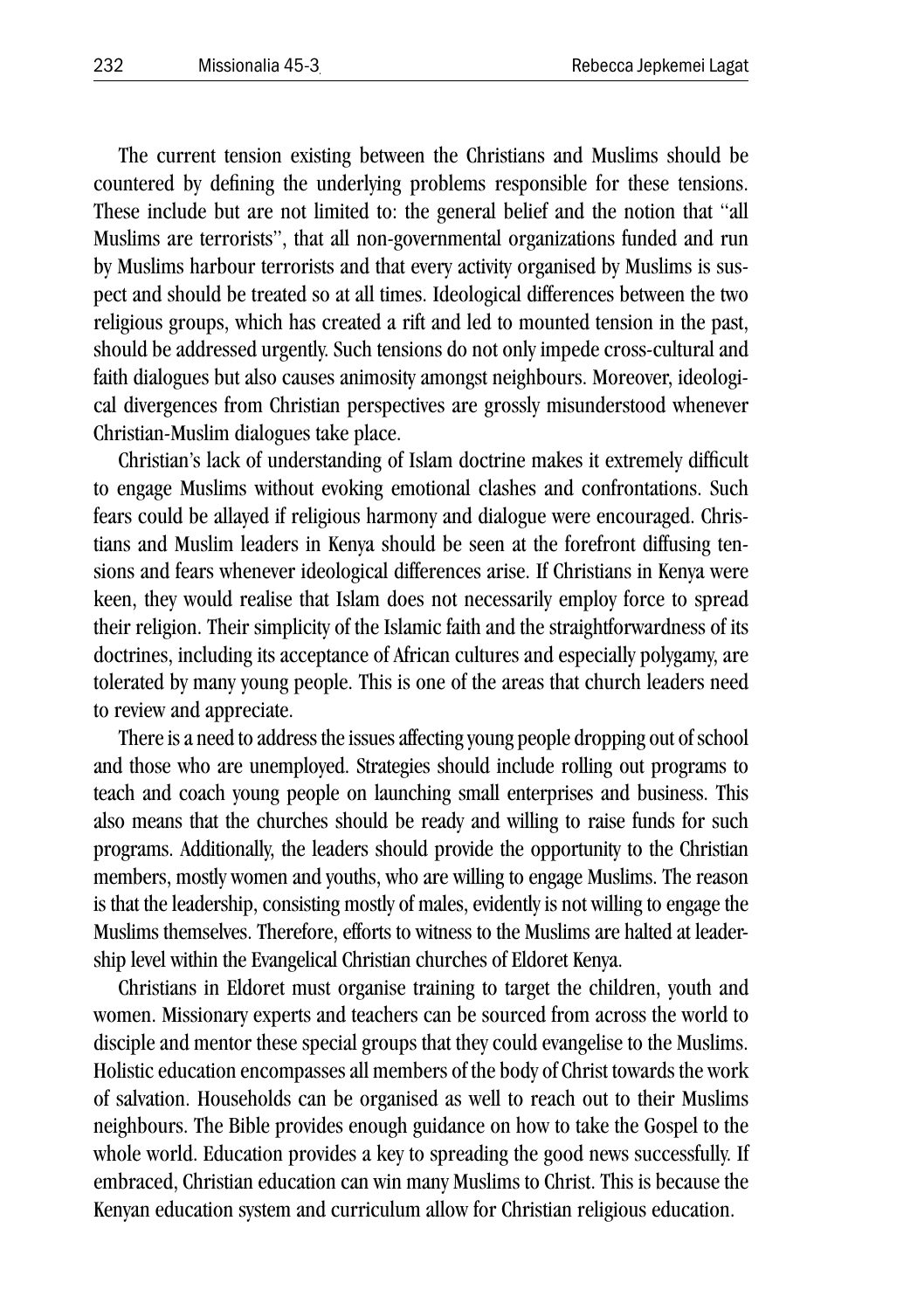There is also a need for deliberate efforts by all churches in Eldoret Kenya to understand and define the Islamic objective in Africa. The way forward is to send large numbers of students to missiological institutions, in order to study the history of Islam and its expansion as well as the current trends of Islam in Africa with special emphasis on the rise of Islamic radicalization, extremism and fundamentalism in this region.

The Christian churches in Kenya in general, and evangelical churches in Eldoret in particular, should not work on their own in matters of religious freedom and liberty. They should engage the government and other religious stakeholders to monitor and interpret the activities of Muslims and Islamic expansion in the country. The allegation from a section of the youths that Islam is luring them into joining institutions of businesses and learning in exchange for allegiance to the Islam faith, should not be taken lightly, nor accepted on face value. Investigations to establish the truth about such recruitments should be a matter of concern both to the Christians and the government. This should especially be the case in the wake of Al-Shabaab's recruitment of the youths reported around the country. Such allegations, if corroborated, can be a channel for peaceful engagements with peace-loving Muslim leaders who oppose any act of terror and violence against all Kenyans.

### 8. Conclusion

Finally, the question remains: Can there be hope in a context where success in engagement seems to have faltered? The answer is in the affirmative, although it may require addressing and rectifying the failures highlighted in the conclusions above. To begin with, the Evangelical churches in Eldoret ought to redefine their mandate to include other faith groups and especially Muslims. A clear "thus says the Lord" should govern the attitudes and motives moving forward. Love and understanding for the true meaning and purpose of God's *missio Dei* and love for fellow men should form the basis of a clear mode of operation. The various components of the body of Christ should be involved, a good way is to identify and train young people who are aspiring to be missionaries. Proper mentorship programs within church institutions which make discipleship mandatory should be introduced. This forms part of a *missio Dei* paradigm for engaging people of other faiths in the community of Eldoret, Kenya.

## **Bibliography**

Bebbington, D. 2009. How old is the old time religion? Scholars challenge David Bebbington in the advent of evangelicalism. Available online http://www.christianitytoday.com/ ct/2009/juneweb-only/126-12.0.html. Accessed 1 October 2017.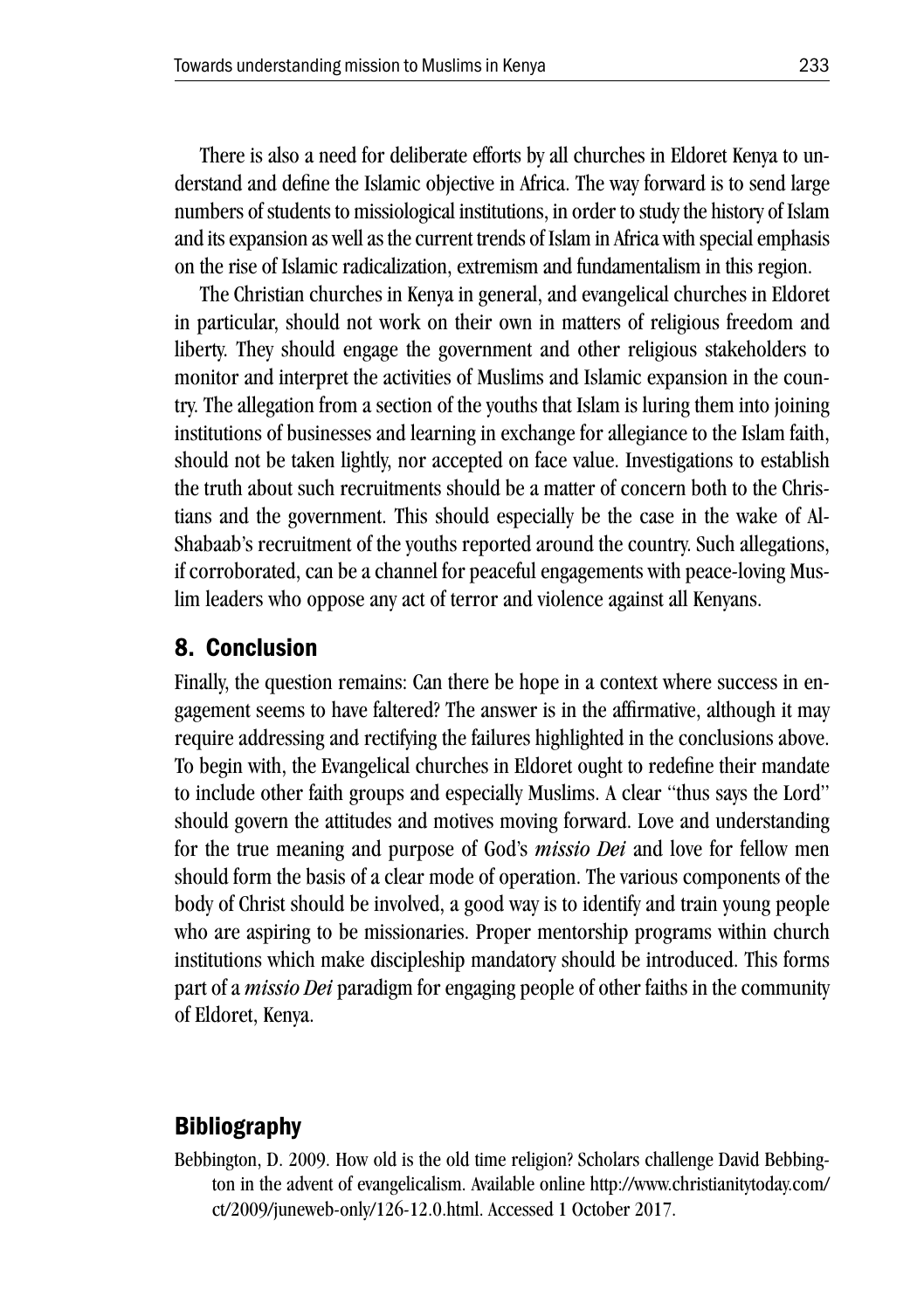- Bosch, J. D.2009. *Transforming mission: paradigm shifts in the theology of mission*. Maryknoll, NY: Orbis.
- Colaizzi, P.F. (1978) Psychological research as the phenomenologist views it. (*In* Lopez, K.A. & Wills, D.G., Descriptive versus interpretive phenomenology: their contributions to nursing knowledge. *Qualitative Health Research* (2004), 14, 726–735).
- Creswell, J.W. (2003). *Research design: a qualitative, quantitative and mixed method approaches*. London: Sage.
- Engelsiviken, T. 2003. *Missio Dei*: The understanding and misunderstanding of a theological concept in the context of European churches. *International Review of Mission.*  93 (367), 481–497. Available online: http://www.stevethomason.net/wp-content/uploads/2013/09/Missio-Dei-The-Understanding-and-Misunderstanding-E.-Engelsvikenflattened.pdf. Accessed 26 June 2015.
- Falk, P. 1979. *The growth of the church in Africa: contemporary evangelical perspectives*. Grand Rapids, MI: Zondervan.
- Fonge, F. 2015. Conceptualizing the trajectories and proselytization of Islam in Africa. *International Journal of Humanities and Social Science* 5(3), 24–35. Available online: http:// www.ijhssnet.com/journals/Vol\_5\_No\_3\_March\_2015/4.pdf. Accessed 07 August 2015.
- Kurtz, R. Lester. 2005. Gullen's paradox: Combining commitment and tolerance. Islam, using religion at the cost of innocent lives. Available online: http://ejournals.ebsco.com. nwulib.nwu.ac.za/Direct.asp? Accessed 26 June 2015.
- Lausanne, W. J. 2002. (Ed.) *Islam: historical, social and political perspectives.* Berlin: Walter de Gruypter.
- McGavran, A. D.1980. *Understanding church growth*. Grand Rapids, MI: Eerdmans.
- McGavran, D.A. 1983. What is mission? (*In* Glasser, A.F. & McGvran. *Contemporary theologies of mission*. Grand Rapids, MI: Baker).
- Mwangi, M. Isaack. 2014. The role of communication and the media in inter-religious conflict between Christians and Muslims in Kenya. Available online: http://erepository. uonbi.ac.ke/bitstream/handle/11295/77768/Mwangi. Accessed 26 June 2015.
- Odhiambo, E.O.S., K. Onkware, J. Kassily, L.T. Maito, W. A. Oboka, J. W. & Wakhungu, O. M. 2012. Kenya's pre-emptive and preventive incursion against Alshaabab in the light of international law. *Journal of Defense Resource Management,* 3 (1:4), 27–36.
- Otenyo, E.E. 2004. New Terrorism: toward an explanation of cases in Kenya. *African Security Review* 13 (3), 75-84 Essay. Available online: https://www.issafrica.org/pubs/ ASR/13No3/EOtenyo.pdf Accessed 27/January 2016.
- Ousman, A. (2004) The potential of Islamist terrorism in Sub-Saharian Africa. *International Journal of Politics, Culture and society*, 18 (1/2), 65–105. Available online: http://www.jstor.org/stable/20112134. Accessed 08 July 2014.
- Pizza A. J. 2009. Is Islamist terrorism more dangerous? An empirical study of group ideology, organization, and goal structure. *Terrorism and Political Violence,* 21 (1), 64.
- Richebacher, W. 2003. *Missio Dei*: the basis of mission theology of a wrong path? *International Review of Mission* 92 (367), 588–605. Available online: http://onlinelibrary. wiley.com.nwulib.nwu.ac.za/doi/10.1111/j.1758-6631.2003.tb00431.x/epdf. Accessed 26 June 2015.